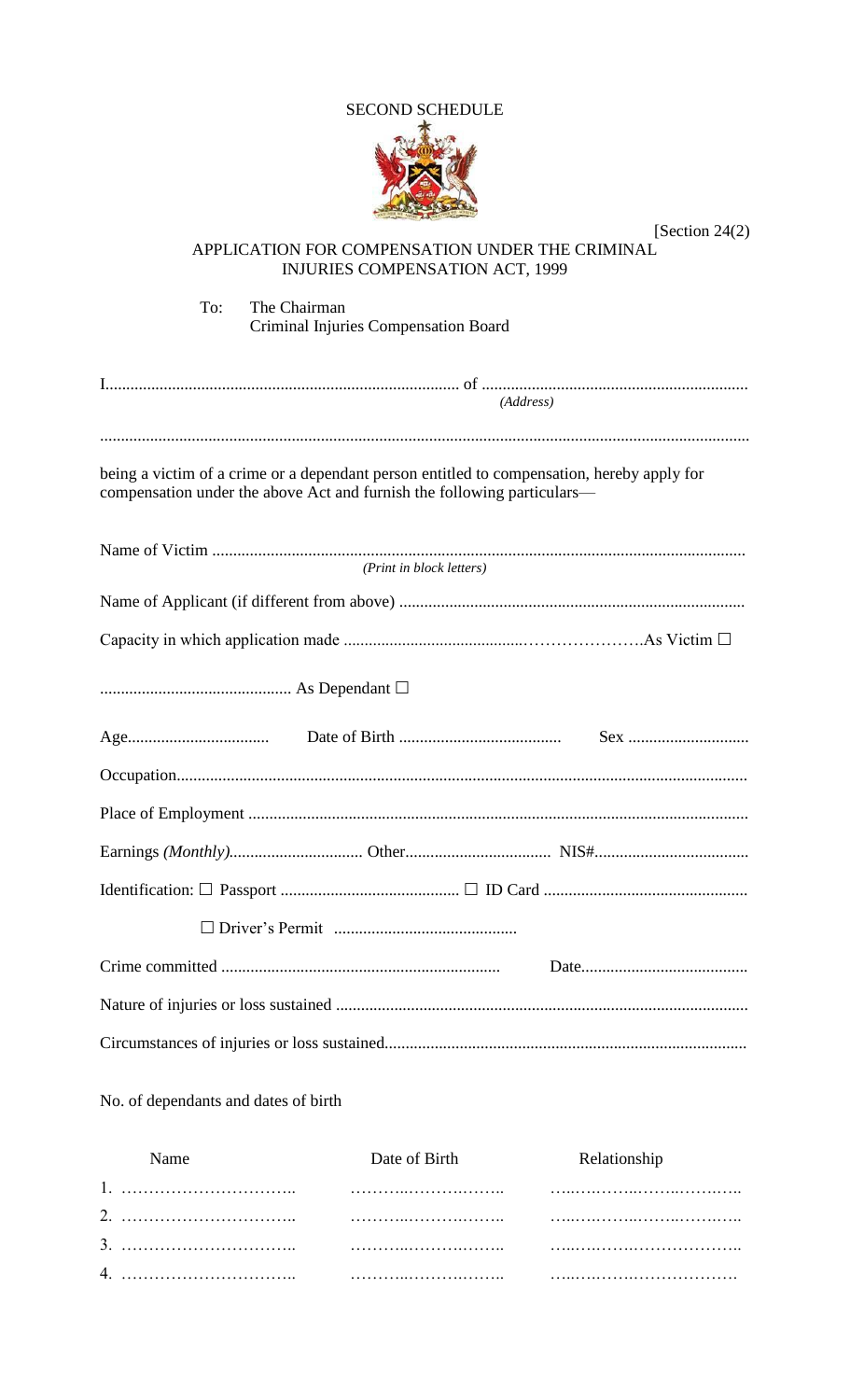| (State whether police investigations have begun, are in progress or are completed)            |      |  |
|-----------------------------------------------------------------------------------------------|------|--|
| (State whether these are civil or criminal)                                                   |      |  |
|                                                                                               |      |  |
| (State whether these have begun and if they have been completed state the result)             |      |  |
| (Please attach medical certificate)                                                           |      |  |
| Whether Insured Yes $\square$ No $\square$                                                    |      |  |
|                                                                                               |      |  |
|                                                                                               |      |  |
| Do you waive your right to pursue the cause of action which arises as a result of the crime?  |      |  |
| $\ldots$ Yes $\Box$ No $\Box$                                                                 |      |  |
| (State whether you have received or expect to receive amounts from another source or sources) |      |  |
|                                                                                               |      |  |
| Undertaking (to repay any amounts received from other sources)                                |      |  |
|                                                                                               |      |  |
|                                                                                               |      |  |
|                                                                                               |      |  |
| List all documents accompanying application                                                   |      |  |
|                                                                                               |      |  |
|                                                                                               |      |  |
|                                                                                               |      |  |
|                                                                                               |      |  |
| Signature                                                                                     | Date |  |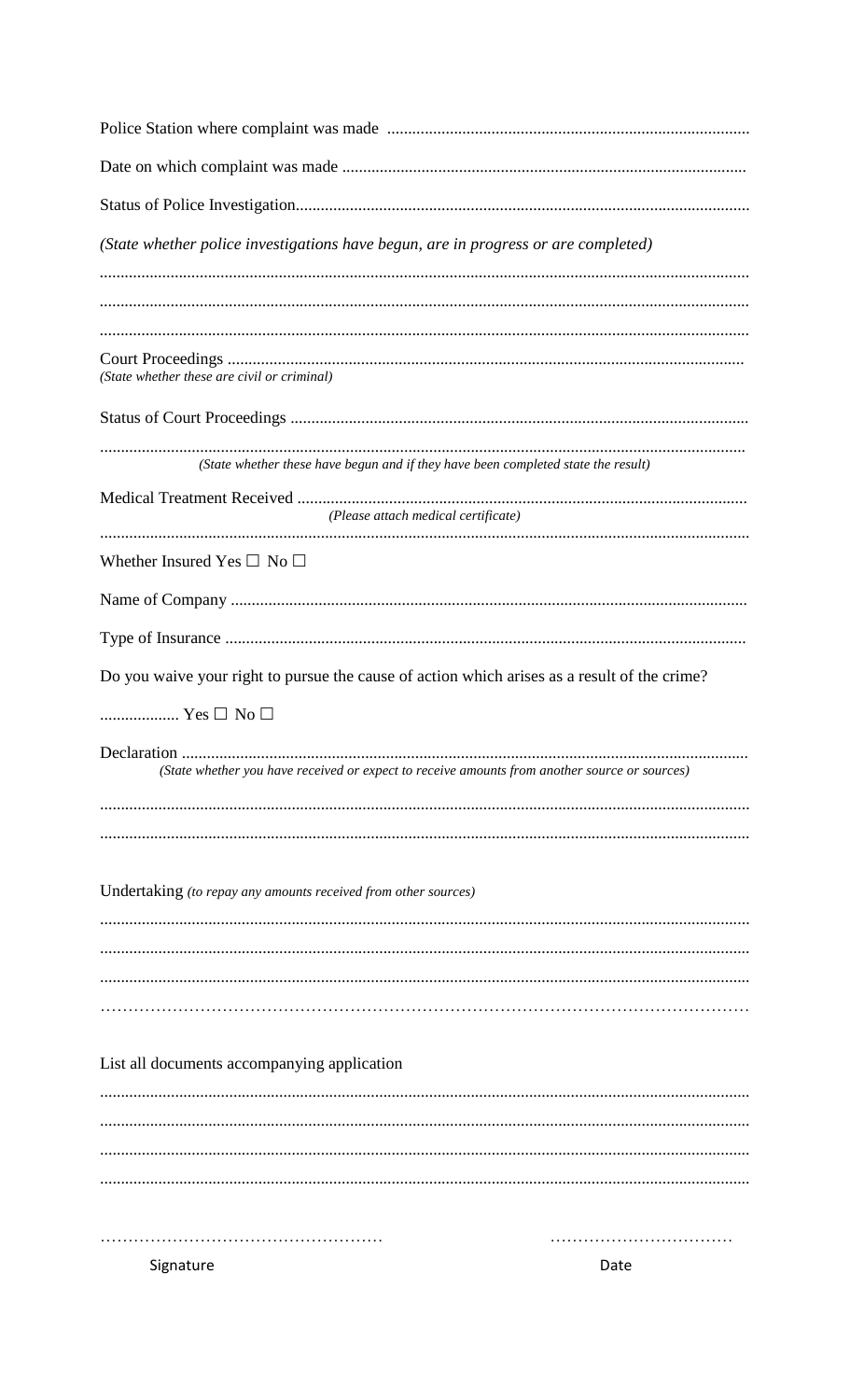

 CRIMINAL INJURIES COMPENSATION BOARD ------------------------------------------------------------------------------------------------------------



Level 20, Tower C, Port of Spain Waterfront Complex, #1 Wrightson Road, Telephone: 627- 2374(6); 627-2321; 625-2855; Fax: (868) 627-1

### CHECK LIST: Submission of Claims to the CICB

### **For all Applicants**

- □ Completed application form with current Phone Contact *and* Postal Address
- $\Box$  Police Report of the incident.
- □ Two forms of valid Identification □ birth certificate, □ drivers permit, □ID card
- $\Box$  Three 3 copies of all documents (legal size paper 11x14)
- $\Box$  CICB National Insurance form, completed at the NIB office.
- $\Box$  CICB Public Assistance form completed at the Social Welfare office.
- $\Box$  Proof of Earnings -Job letter/pay slip.
- $\Box$  Proof of payment/award from other institutions, in relation to injury.
- **□** Insurance benefits

### **For Injury Victims**

- $\Box$  Medical report from health institution where injury was treated.
- □ CICB Medical Form completed by doctor
- □ Receipts for Medical Expenses
- $\Box$  Photo Pictures of injury
- $\Box$  Results from medical test. e.g X-rays/ other relevant documents.

### **For Dependents of Victims**

- $\square$  Marriage certificate (if applicable)
- □ Birth certificate for all dependent listed.
- □ Victim's Identification e.g birth certificate, drivers permit, ID card
- $\Box$  Proof of Paternity- If victim's name is not list on birth certificate.
- $\Box$  Contact number for the parent/guardian of other dependents.

### **For Burial Expenses**

- □ Death Certificate
- $\Box$  Receipts from funeral agency (must have been paid by applicant).
- $\Box$  Invoice from the funeral agency.
- $\Box$  Declaration of the source of funds used to pay for burial.
- □ Burial grant receipts from National Insurance Board (if applicable).